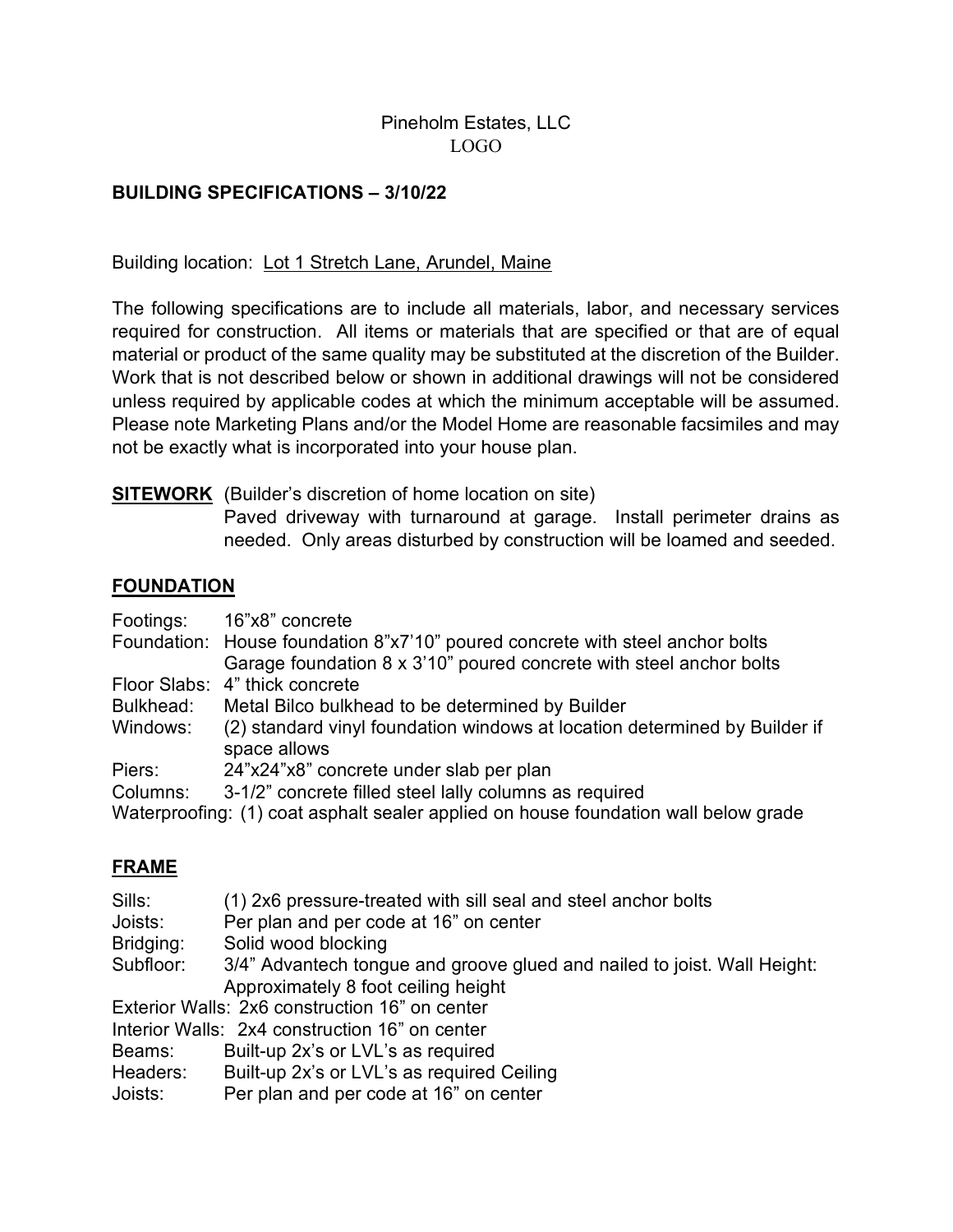Strapping: 1x3 at 16" on center with the exception of basement Wall Sheathing:7/16" OSB sheathing with house wrap Roof Rafters: Per plan and per code at 16" on center Front Porch: Per plan with pressure treated framing and decking on precast concrete piers Roof Trusses:Engineered roof trusses installed 24" on center may be substituted for conventional roof framing at Builder's discretion

### WATER AND SEWER

Individual private well and septic system to meet all permitting requirements.

### FRAMING AND ROOFING

Per plan: 2 X 6 Wood frame exterior construction. 2 X 4 wood interior construction – 16" on center. Lifetime architectual asphalt black shingles. 72" row bituminous ice and water shield at bottom edge of roof and all valleys/shed dormers.

#### SIDING

Horizontal vinyl siding, double 4" with choice of standard colors. Drip edge to roof in aluminum and vinyl vented soffit.

#### PORCH AND DECKS

Front porch – per plan. Composite decking. Rails installed if required by code. Back deck – 10 x 12 composite deck (Builder's discretion on layout equal to approximately same square footage based on layout of lot).

### WINDOWS AND DOORS

| Windows:    | Mathews Brothers energy efficient vinyl windows (Walcott series or        |
|-------------|---------------------------------------------------------------------------|
|             | equivalent). Screens, white contour grills between glass, Low E with      |
|             | argon gas insulated glass.                                                |
| Sliders:    | Mathews Brothers energy efficient vinyl sliding door (Walcott series or   |
|             | equivalent). Screen, white contour grills between glass, Low E with argon |
|             | gas insulated glass.                                                      |
| Front Door: | Front door $-3'0''$ X 6'8" Low maintenance custom colonial door with      |
|             | fixed glass windows at top.                                               |
|             | Garage/House: Insulated fire rate door per code                           |
| Side Doors: | Insulated fiberglass door(s) per plan                                     |
| Hardware:   | Locksets in satin nickel finish keyed alike                               |
|             | Garage Door(s): 9X7 raised panel steel insulated doors with openers       |

Garage Door(s): 9X7 raised panel steel insulated doors with openers.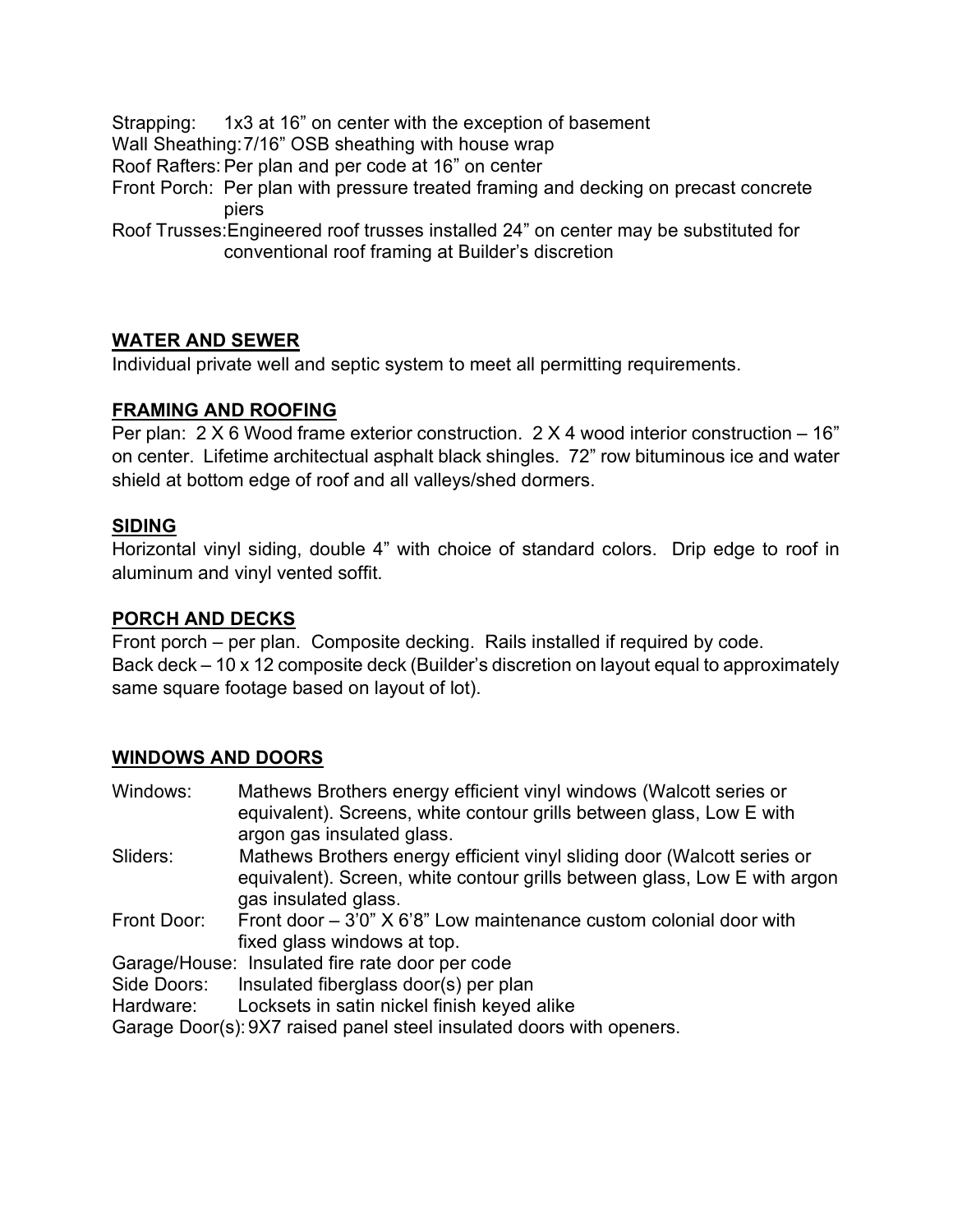# Specifications from this point forward apply to heated living space only. Unheated, unfinished space to be completed at the minimum acceptable to meet code.

# ELECTRICAL

200-amp service

Power outlets and switches are placed per building code.

Five recessed cans included.

Credit for light fixtures of \$1500 to be credited to Buyer at time of closing.

Buyer to supply all surface mounted fixtures, fans, and bulbs at time requested by Builder. Four cable outlet locations included.

Fan/light combination ceiling boxes included in living room and each bedroom as well as fan/light combo in each bathroom.

Kitchen island will be wired for pendant lights above.

# PLUMBING

Fixtures provided by Builder in satin nickel. Elongated Toilet with handles-chrome. Fiberglass tub/shower per plan. Bath sinks – white. Kitchen sink – under mounted standard stainless steel.

# HVAC

High efficiency (94% +/-) propane furnace – forced hot air. Three zones – first floor; second floor; primary suite. AC can be added to the system at an additional cost.

# INSULATION

As required to meet all of State of Maine energy codes.

# **DRYWALL**

Living space: ½" drywall. Garage: 5/8" as required by code. Ceiling finish is smooth.

### INTERIOR PAINT

Sherwin Williams paint or equal. One coat prime and two flat finish coats on all walls, except garage and basement stairway. Garage and basement stairway will be prime only. Buyer's choice on color. Choice must only require two coats. Colors that require additional coats will be charged to Buyer accordingly. Interior trim/doors to be standard white, semi-gloss finish. Exterior paint on front door only.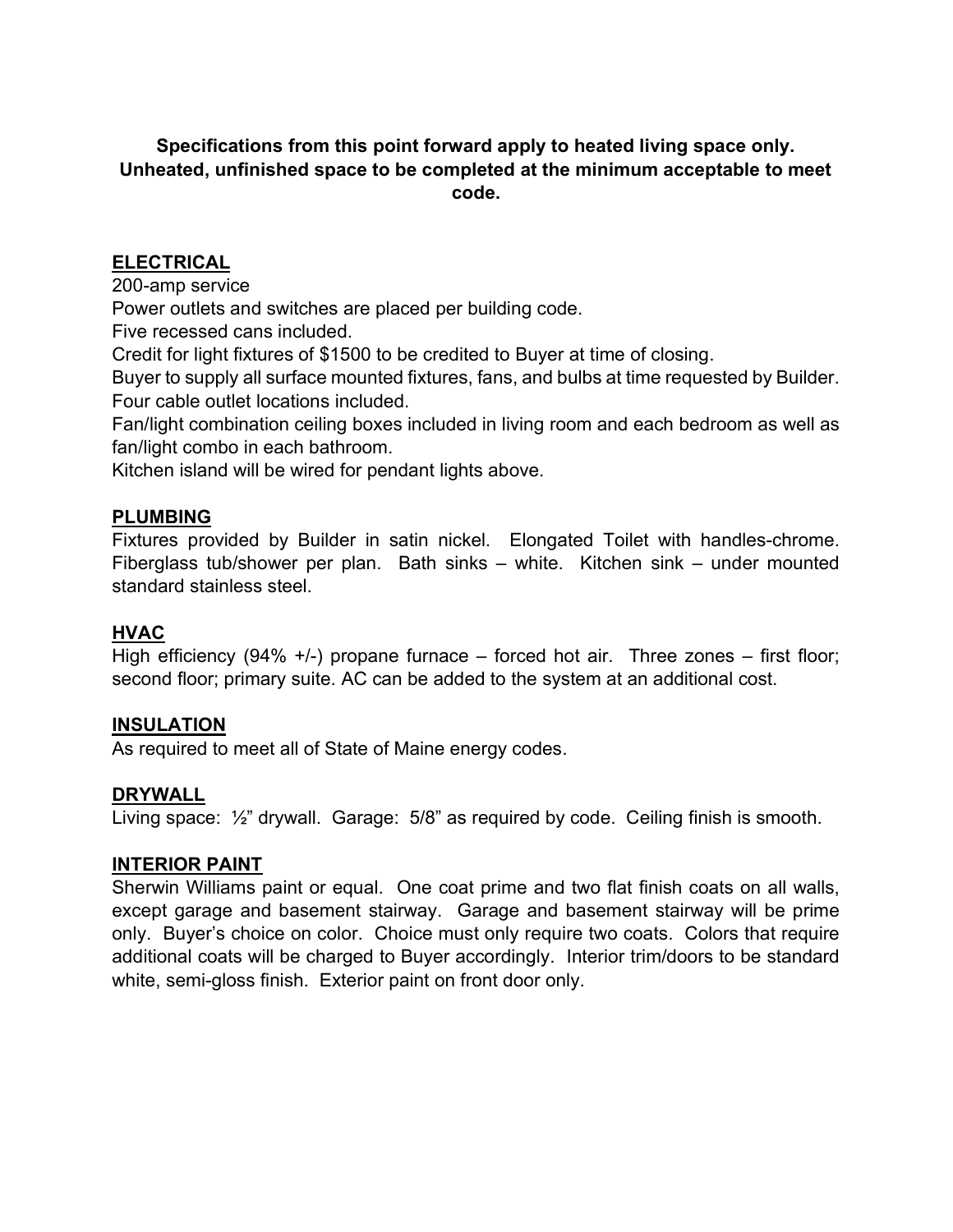### INTERIOR TRIM

Shaker style 2 panel doors. Hardware to be satin nickel. Door trim: 3 ¼" shaker style. Window trim: 3 1/4" shaker style. Baseboard 5 1/2 speed base. Closets: Standard white wire shelf. Pantry and linen to have four shelves.

# KITCHEN AND BATH

Allowance of \$15,000 for all cabinets, vanities, and countertops. Allowance includes installation of all cabinets/vanities/countertops. Mirrors, medicine cabinets and accessories are to be installed by Buyer post-closing.

# APPLIANCES

Allowance of \$3000 for all appliances which will be credited to Buyer at time of closing. Appliances are to be delivered at date requested by Builder. Any delayed deliveries will delay the closing date. Buyer and Buyer's Real Estate Agent must be on site to accept delivery. Builder will install standard stove/oven with microwave that has re-circulating exhaust and dishwasher. Refrigerator to be put in place – water line hooked up postclosing by Buyer. Washer and dryer to be installed post-closing by Buyer. Please note Buyer is responsible for conversion parts and labor for gas stoves and any special parts needed for appliance hook ups.

### FLOORING

Living room/dining room/kitchen/entry to be 3 1/4" Red Oak prefinished wood floors. All bedrooms and interior stairs from  $1<sup>st</sup>$  to  $2<sup>nd</sup>$  floor to be chosen from Builder's standard carpet. Baths/mudroom/laundry area to be chosen from Builder's standard tile.

### LANDSCAPING

Spread on-site loam, rake and seed area disturbed by construction only. Buyer becomes responsible for all lawn care from date of closing forward.

### CLEANING

House and grounds to be "broom" clean only. Fine window cleaning to be done by Buyer.

### **UTILITIES**

Buyer responsible to have all utilities transferred in their name as of date of closing.

### STRUCTURAL CHANGES

Architectural fees will be charged for any structural changes to the plan. Additional fees for labor and material will be quoted by Builder. Any non-structural changes must be approved by the Builder at initial plan meeting. Change Orders will be executed and must be paid by Buyer immediately upon acceptance. All changes orders must be completed prior to foundation start. Upon start of frame, no additional changes will be allowed.